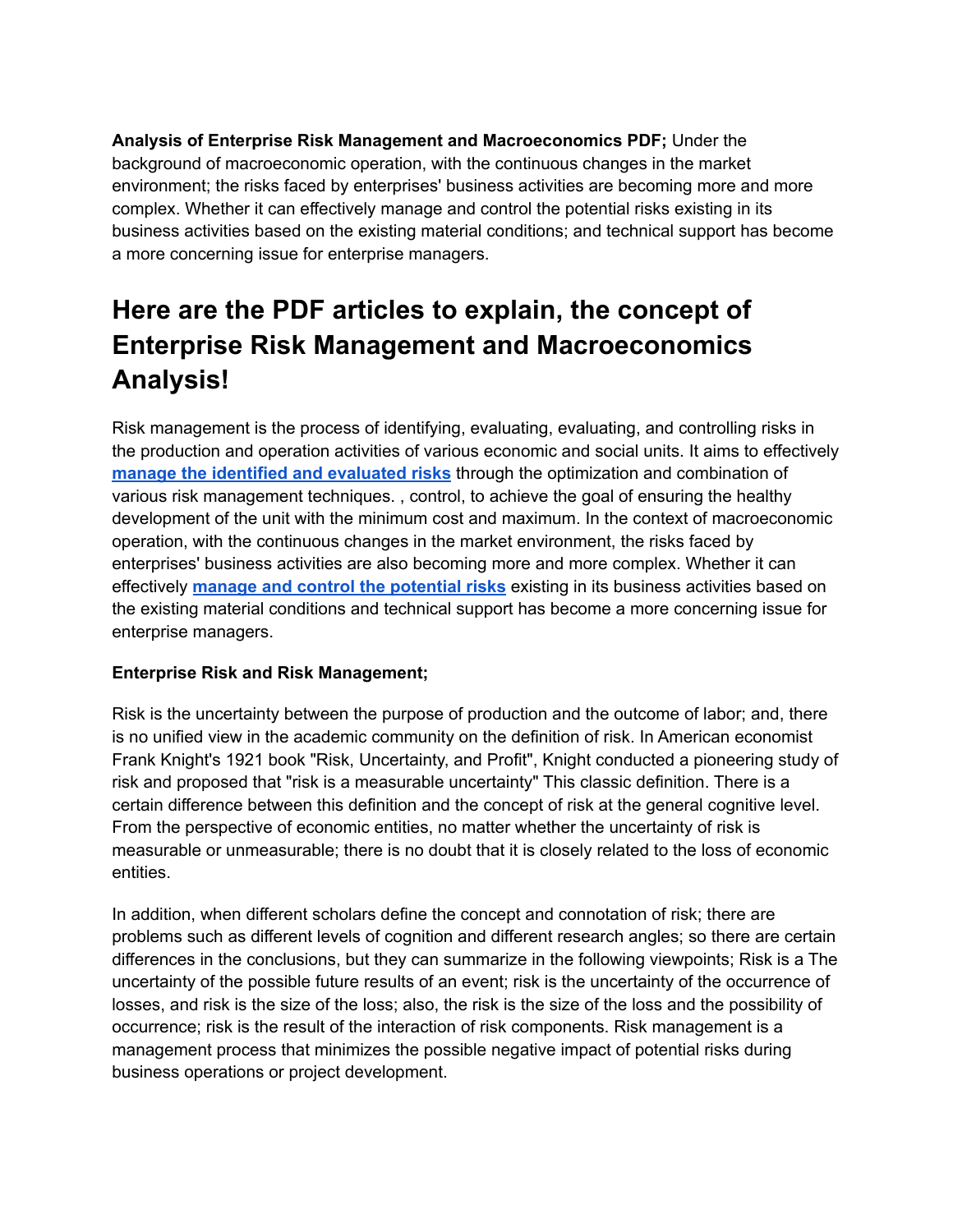The "Enterprise Risk Management - Overall Framework" promulgated by COSO in September 2004 defines enterprise risk management as follows: Implemented by an enterprise's board of directors, management, and others, applied to strategy formulation and throughout the enterprise, to identify potential matters that may affect the development of the enterprise, manage such matters, and bring them within the enterprise's risk tolerance, and then serve the enterprise. The realization of development goals provides certain guarantees.

# **ERM framework;**

According to the ERM framework proposed by COSO, enterprise risk management should include the following points:

First, risk [management](https://www.ilearnlot.com/what-is-definition-of-production-management/51864/) is a series of behaviors permeating the production and operation activities of an enterprise; and it is commonly found in daily management; second, management behaviors are caused by Personnel at all levels of the enterprise; who is responsible for implementation, and relevant managers need to take the overall goals of the enterprise; as the starting point to accurately identify the risks existing in business activities; thirdly, when formulating risk management plans; the top management of the enterprise needs to fully consider the risks of different strategies.

Related risks; Fourth, risk [management](https://www.ilearnlot.com/do-you-know-what-can-ethics-in-business-management/41283/) should consider various business activities at the headquarters level; and from a global perspective to ensure that management behaviors run through the entire enterprise; Fifth, risk management needs to accurately identify potential risks that may affect the normal production, operation, and development of the enterprise. Based on various risk assessment and identification methods, the risk should control within the range that the enterprise can bear; sixth, the information and results obtained from the entire risk management activities should be able to provide the board of directors and management of the enterprise with relevant enterprise goals. realization of the guarantee.

# **The main types of enterprise risk;**

For enterprise risk management in our country, relevant literature has concluded that the **business risk of an [enterprise](https://www.ilearnlot.com/why-financial-planning-is-essential-for-the-success-of-any-business-enterprise/57763/)** can analyze from the perspectives of system risk and individual risk. In terms of system risk, uncertainties in policies, interest rates, market supply and demand; and purchasing power will all have a certain impact on the normal production and operation of enterprises. In terms of individual risks, the main risks faced by enterprises are the risks of capital value, **[opportunity](https://www.ilearnlot.com/essay-of-opportunity-cost-in-managerial-economics/57667/) cost**, income cash flow, future operating expenses, time, and holding period.

Furthermore to the above classification methods, some opinions generalize the business risk of enterprises as policy risk (whether the macroeconomic regulation and industrial policy guidance issued by the state in the corresponding field will have an impact on the entire industry or a certain type of product or business), financial Risks (whether the enterprise itself has difficulties in capital turnover or bankruptcy caused by poor management and management), market risks (whether the products or services developed by the enterprise are marketable in the market, and whether they are competitive in the market), legal Risk (whether the enterprise has the risk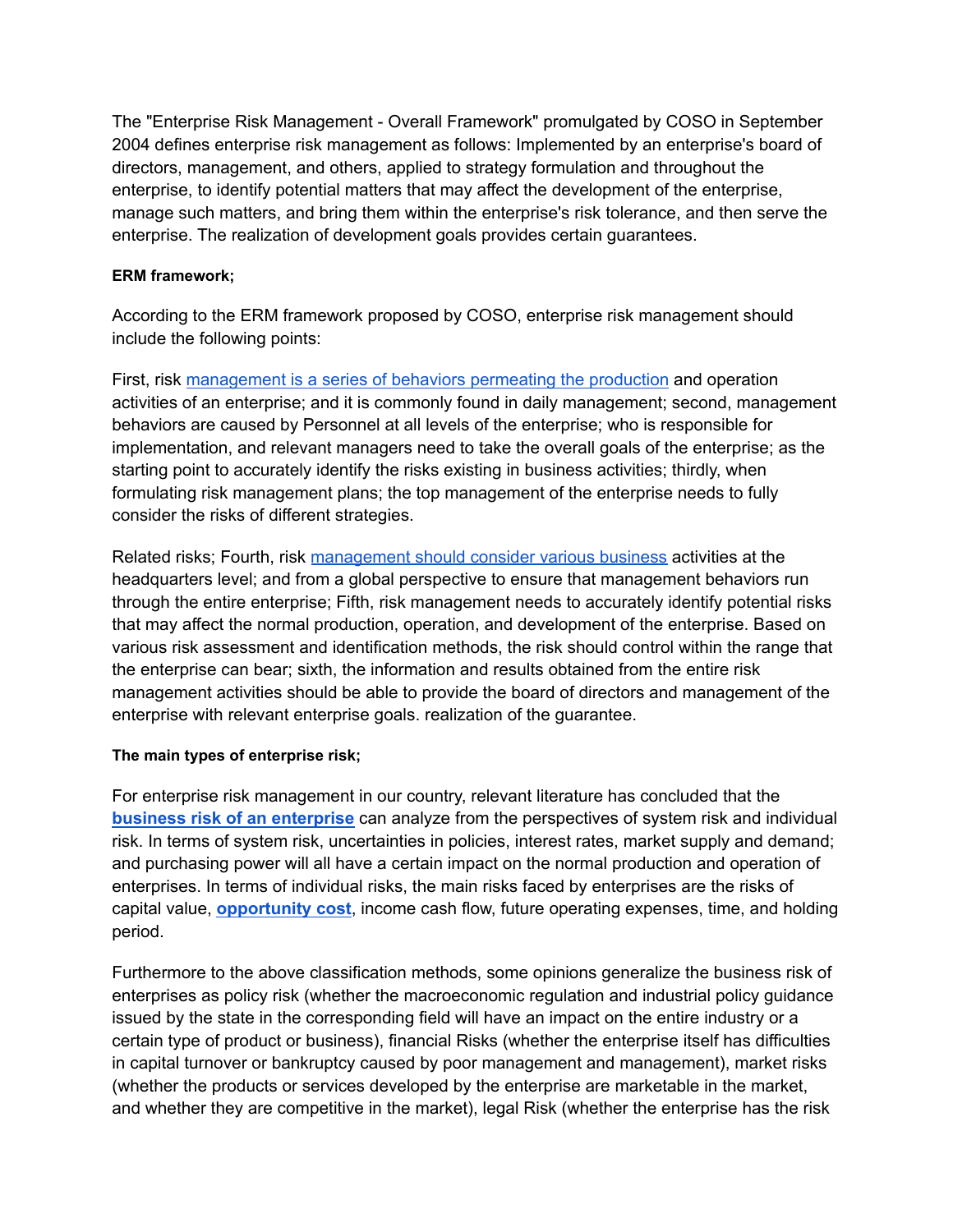of serious economic losses due to related contract traps such as fraud, breach of contract and infringement of intellectual property rights), team risk (whether there are employee conflicts within the enterprise, especially the core team, and the loss of excellent talents) Five categories.

# **Enterprise risk management under macroeconomic operation;**

# **The management organization structure is not perfect;**

In the context of macroeconomic operation, the implementation of enterprise risk management requires the support of professional talents in the final analysis, and a good [organizational](https://www.ilearnlot.com/organizational-structure-for-corporate-entrepreneurship/47688/) [structure](https://www.ilearnlot.com/organizational-structure-for-corporate-entrepreneurship/47688/) is an important prerequisite for ensuring the stability and good operation of the risk management plan, and also has a positive effect on the improvement of the enterprise risk management mechanism. For small and medium-sized enterprises, the leading layer of risk management is generally managers.

In addition to initiating risk management and strategic planning; it also plays an important role in the identification of business risks and the implementation of treatment measures. Under the background of the gradual deepening of modern enterprise management concepts and the frequent occurrence of enterprise risk events; although the management of most enterprises has realized the importance of risk management and related organizational structures; and has clarified the necessity of bundling the implementation of enterprise strategy and risk management;

However, in the practice of constructing organizational structure; many enterprises still face the problems of confusion of management structure; and unclear division of authority and responsibilities of internal management personnel. In addition, small and medium-sized enterprises have some deficiencies in resisting risks and building a sound management system. At present, the **risk [management](https://www.ilearnlot.com/different-types-of-risk-faced-by-banks-today/34321/) of Chinese enterprises is facing** more severe challenges.

# **Under the macroeconomic background;**

The current defects in the design of the management organization structure of Chinese enterprises are mainly concentrated in the lack of independent risk management departments; the lack of standardized risk management system operating procedures; and the job responsibilities and attribution of personnel engaged in enterprise risk management.

The division of departments is unclear, and the topics that bear the corresponding risks are not clearly explained. In addition, due to factors such as imperfect organizational structure and lack of necessary constraints on risk management activities, the risk management practices of some enterprises are prone to the following problems: risk or risk event that has occurred, which is manifested as "inaction".

Based on the above analysis, the lack of professionals who can undertake risk management responsibilities; the excessive pursuit of immediate interests in the risk management and control process; and the imperfect organizational structure are the main drawbacks of enterprises in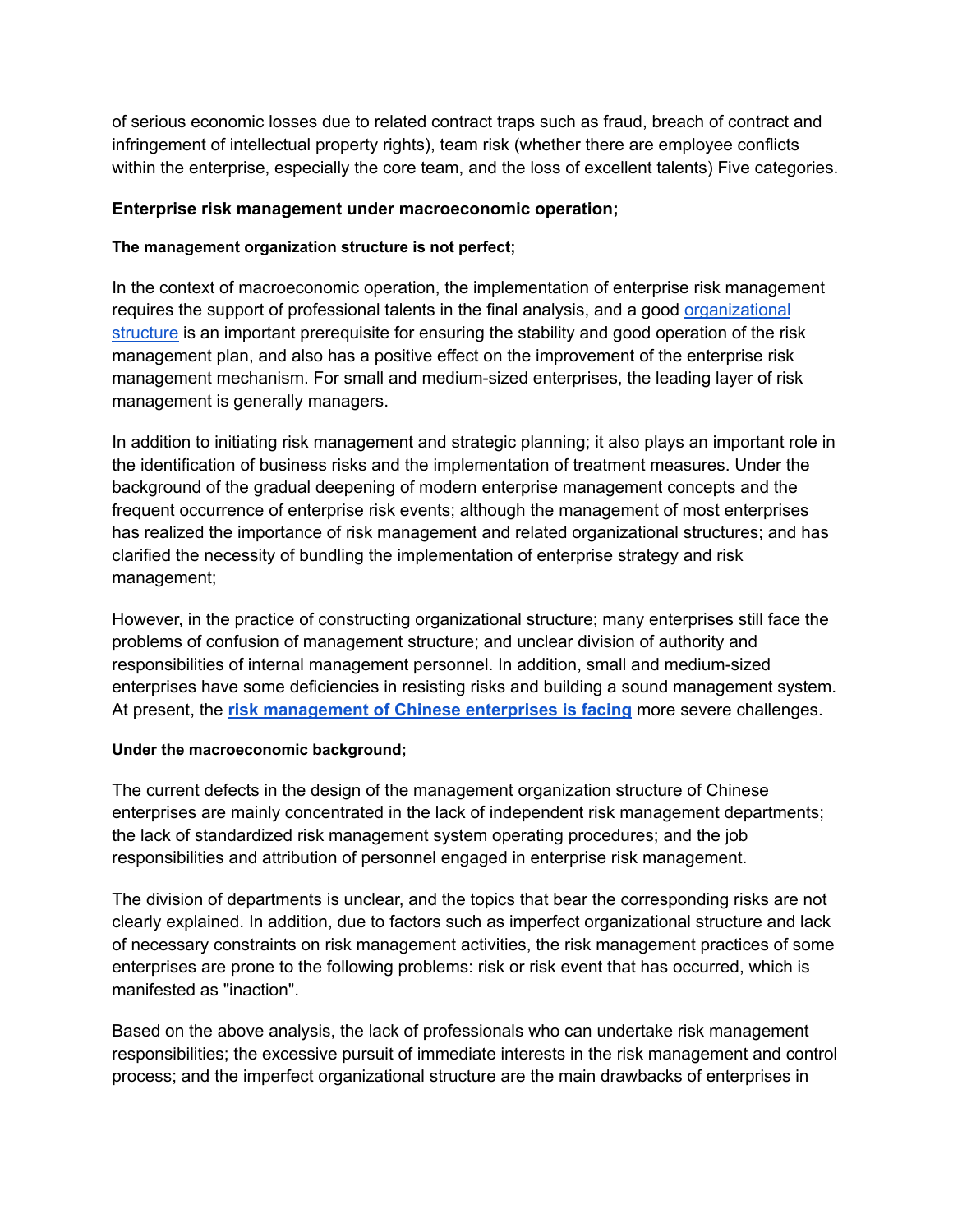managing the organizational structure; and they are also urgent problems that need to be solved.

# **Risk management stands separated from internal control;**

Internal control is an important way for modern enterprises to govern the internal environment. At this stage, the theoretical circles have different definitions of internal control; but there is no **[doubt](https://www.doubt.biz/)** that internal control is the process of creating a reasonable guarantee for an organization to achieve its business goals.

According to the explanation given by my country's Banking Regulatory Commission; the internal control system of a commercial bank is a systematic procedure, policy, or plan formulated and implemented by a **[commercial](https://www.ilearnlot.com/commercial-banks-meaning-functions-and-significances/55087/) bank** to achieve its operation and management objectives, to effectively identify and monitor relevant risks. , evaluation and control of dynamic processes and mechanisms.

#### **Relationship between internal control and risk management;**

# *From this level of analysis, there is a certain relationship between internal control and risk management:*

First, internal control needs to drive by the correct identification and control of risks by enterprise managers, and is a necessary link for enterprises to achieve comprehensive risk management goals; second, Comprehensive risk management covers all elements and objectives of internal control. Linking enterprise risk management with internal control is an effective way to ensure the safe and healthy development of the enterprise.

In the process of practical attempts, the internal control of modern enterprises has gradually changed from the traditional concept of risk management mode that simply avoids business losses. Comprehensive risk management can create certain value and benefits. Because of the close connection between internal control and risk management, many enterprises have actively tried to reform their internal control.

However, as far as the actual effect is concerned, due to the influence of many factors; a considerable number of enterprises still fail to organically combine internal control and risk management in their management activities. Analyzing the reasons, it is mainly related to the lack of necessary awareness of risk control by managers in key positions in internal control and risk management activities and their lack of deep understanding of the connection between the two.

# **Suggestions on Strengthening Enterprise Risk Management;**

# **Build a sound risk management system;**

Under the current macroeconomic background, building the "three lines of defense" for comprehensive risk management is a management strategy adopted by most state-owned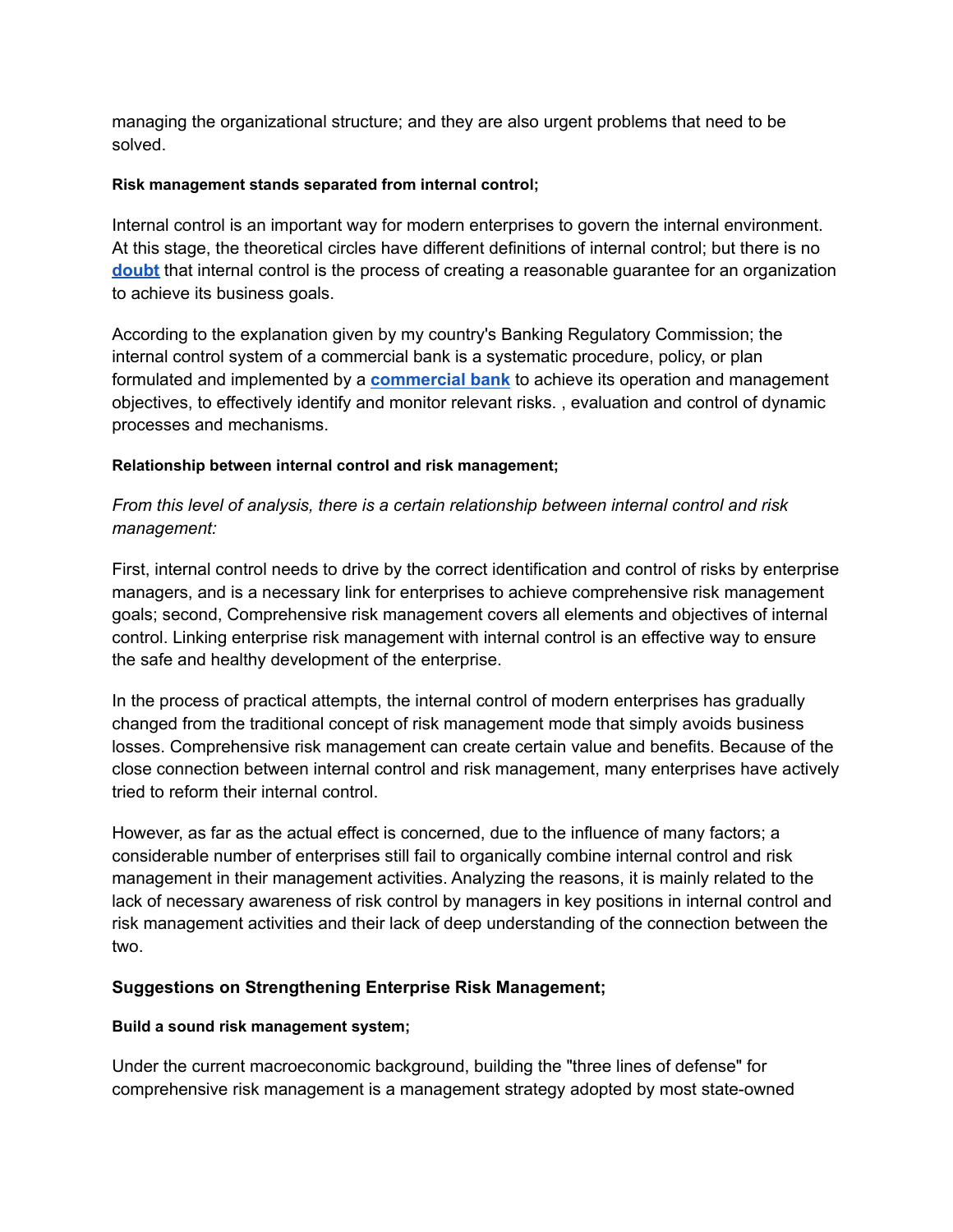enterprises and other large enterprises in the construction of risk control and internal control systems. The "Three Lines of Defense" can play a positive role in the control of business risks.

For general small and medium-sized enterprises, relevant decision-makers can also consider starting from the aspects of clarifying leadership responsibilities, setting up full-time internal control positions, formulating feasible risk control strategies to implement a hierarchical and hierarchical risk management system, and then ensuring the entire risk control work. successfully launch.

From the perspective of internal control, the construction and improvement of the internal control system is an important part of the modern enterprise management concept. Strengthening the internal environmental governance of the enterprise and gradually improving the internal control system is the new development situation.

#### **New requirements;**

Because of the problem of "mechanism" in the construction of risk control system in some enterprises and the excessive reliance on the risk control experience obtained by other enterprises, the designer of the risk control work plan should start from three perspectives:

- First, ensure that the audit department in the organizational structure of the enterprise Occupies; its due position and focuses on strengthening the authority and also independence of internal audit work.
- Second, independent regulatory authorities need to take into account property risks and operational risks; and aim to improve the overall risk management level of the enterprise and improve the internal environment of the enterprise.
- The third is to start from the vertical, supervise and manage the whole process of production and operation of the enterprise, and also pay attention to the evaluation of various potential events.

The existing management experience has also confirmed that starting from the three stages of pre-intervention, in-process tracking, and post-event evaluation; the potential risks of business activities can discover in time so that corresponding preventive measures can take; as soon as possible to avoid business risks faced by enterprises and enhance their ability to Social value.

# **Improve the risk management organization;**

In the practice of enterprise financial risk control; a sound management organization is a basic condition for the entire risk control work. To ensure the smooth progress of the risk control work and the perfect combination of the risk control work; and other management activities, the management of the enterprise needs to attach great importance to it. Reasonable structure of management organization, especially for functional departments related to risk control work.

According to the actual requirements of risk control work, qualified enterprises should establish a management department dedicated to enterprise risk control services, and continuously improve the governance structure in the process of practice. From the perspective of improving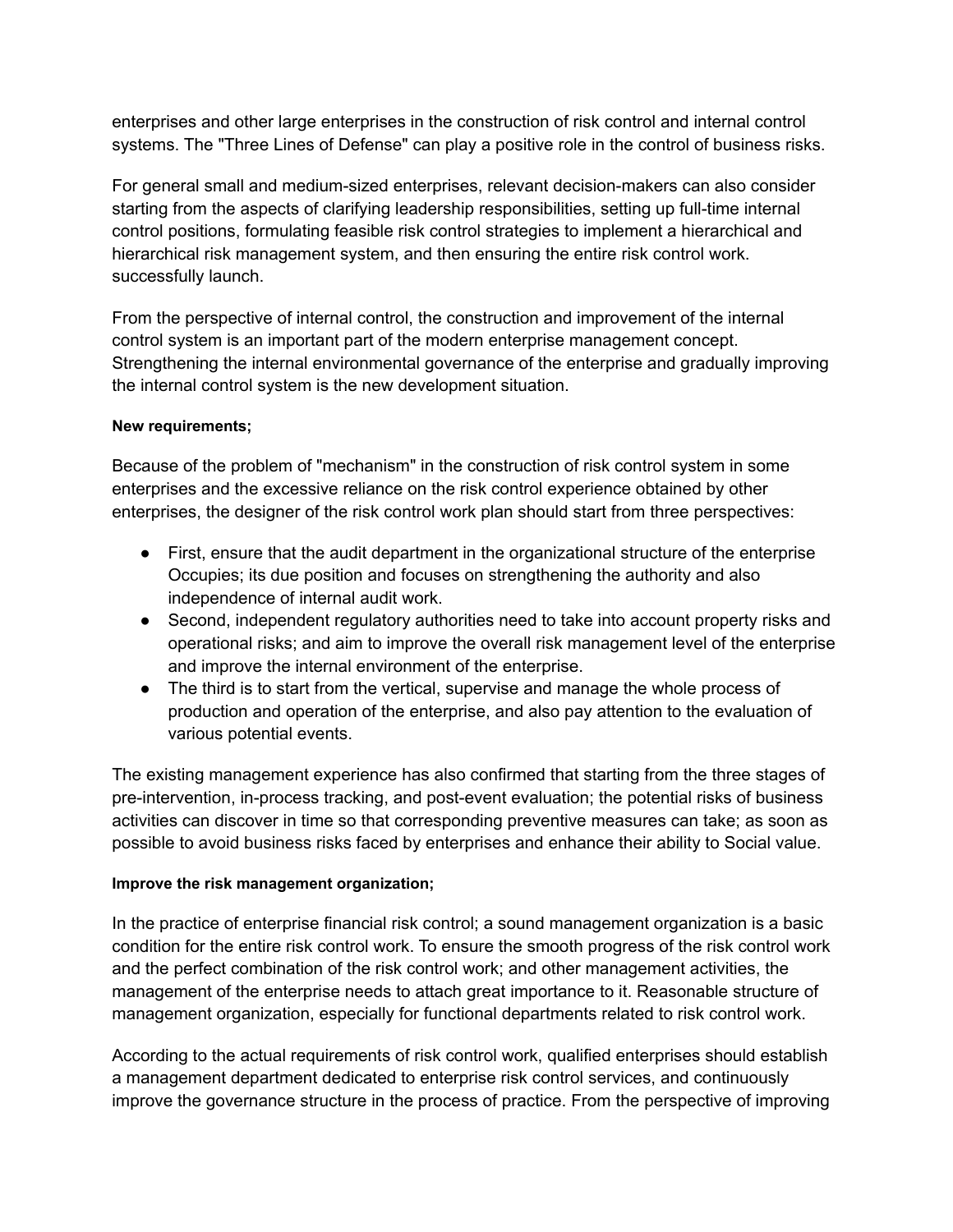the risk management organization, to improve the existing management structure; the management of the enterprise needs to recognize the importance of the members of the board of directors; and the board of supervisors independent of the general management organization in the enterprise risk control.

In addition, it is necessary to pay attention to the key indicators of the enterprise. In the process of production and operation of the enterprise; the key indicators refer to the financial risks that can be accurately reduced; and, then brought about by the key financial indicators of the enterprise in the process of preventing the financial crisis of the enterprise. capital utilization and capital turnover. At the same time, companies also need to have good credit; so that they can use corporate funds to gain an advantage in market competition and achieve more stable development.

# **Use financial instruments to achieve sound development;**

Enterprise risk management is a systematic and dynamic supervision process; which involves the process of risk identification, quantitative assessment, processing, and supervision. It is a reliable way to promote the sound development of enterprises to comprehensively use the existing risk control methods to practice the functions of planning, organization, and control to ensure the smooth development of business activities.

In the practice stage, to ensure the quality of risk control work; in addition to considering the economy of risk control technology; and the relationship between risk control costs and operating benefits, relevant managers also need to use some tools and risk control strategies to scientifically conduct business risks. avoid. Taking the risk accident database as an example, to improve their risk control capabilities; some enterprises actively try to establish a risk accident database; to identify potential risks and also avoid similar events through the comprehensive analysis results of previous risk events.

From the perspective of application effects, the establishment of a risk event database can provide an important tool for early warning of business risks. In the financial industry under the influence of macroeconomics; the avoidance of operational risks has always been a key topic discussed the industry. Focusing on the theme of healthy and benign development, relevant companies have actively carried out practical attempts to improve **financial [planning](https://www.ilearnlot.com/financial-planning-meaning-definition-objectives-and-importance/57757/)** capabilities and risk control capabilities with advanced financial tools.

For other enterprises, there is a view that entity enterprises should divide into three categories; production and processing enterprises, end customers, and traders. According to the differences in risk exposures faced by various types of enterprises in their operation and also management practices, corresponding financial tools should use to solve practical problems. Problems or practical difficulties can better help relevant enterprises to overcome the development difficulties.

# **Other things;**